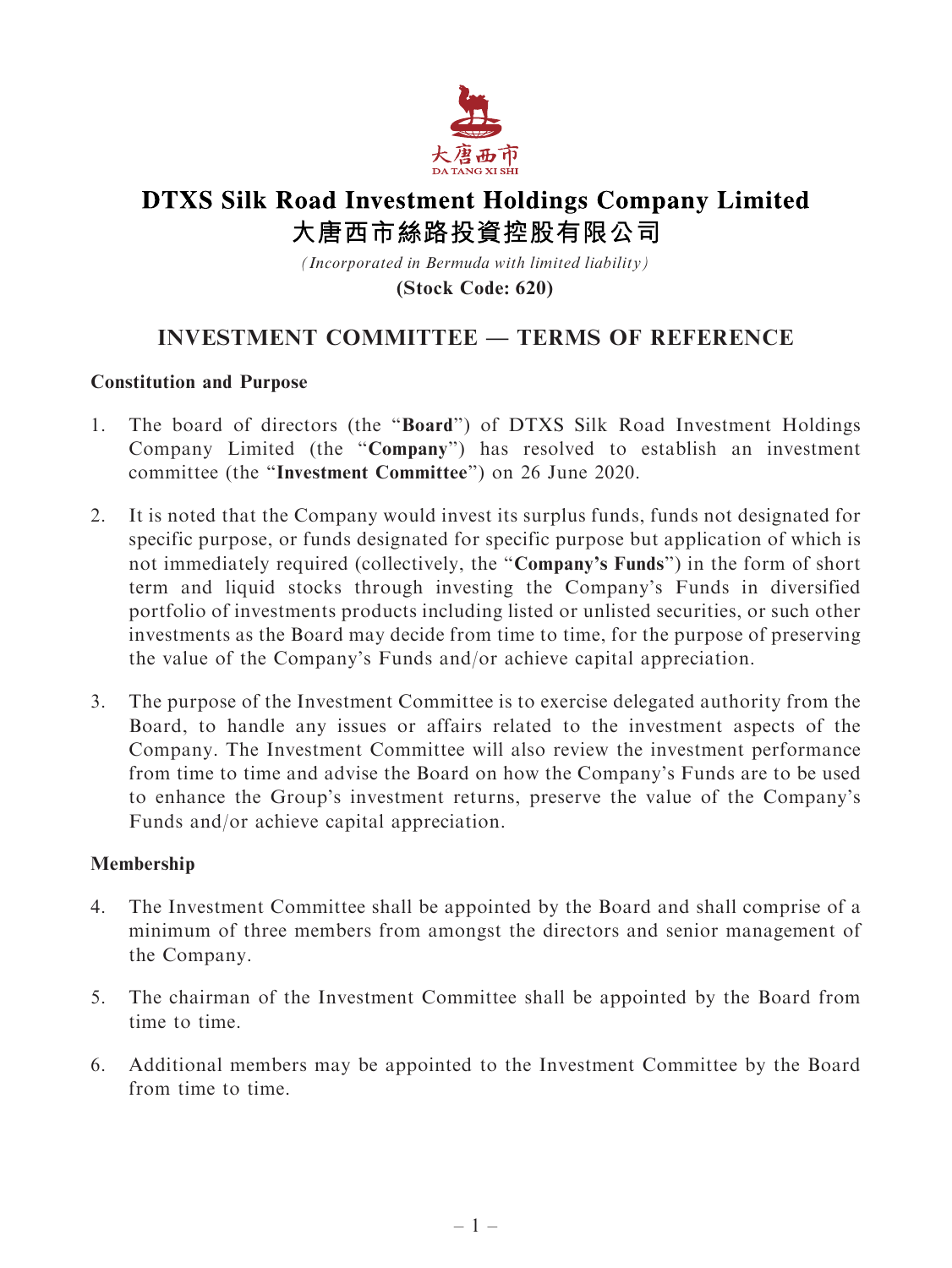# Meetings

- 7. The Investment Committee shall meet at least once a year to consider the financial position, investment strategy and treasury position of the company. The Investment Committee or the Board may request additional meetings at such other times if they consider it necessary.
- 8. Notice of at least seven days shall be given of a regular Investment Committee meeting, unless all members unanimously waive such notice. Notwithstanding the notice period, the attendance of members at the meeting shall be deemed waiver of the required length of notice. For all other Investment Committee meetings, reasonable notice shall be given.
- 9. The quorum of the Investment Committee shall be any two members.
- 10. Meetings can be held in person, by telephone or by video conference. Members of the Investment Committee may attend a meeting either in person or by means of a conference telephone or similar communications equipment by means of which all persons participating in the meeting are capable of hearing each other. With consent of all members, resolutions of the Investment Committee can be passed by written resolutions.
- 11. Resolutions of the Investment Committee at any meetings shall be passed by a majority of votes of the members present. In the case of an equality of votes, the chairman of the Investment Committee meeting shall be entitled to a second or casting vote.
- 12. A resolution in writing signed by all the members of the Investment Committee shall be as valid and effectual as if it had been passed at a meeting of the Investment Committee duly convened and held.

# Attendance at meetings

- 13. The Investment Committee may invite other directors of the Company or any other persons it deems appropriate to attend the meetings.
- 14. The company secretary or his/her nominee or such other person as nominated by the Investment Committee shall be the secretary of the Investment Committee.
- 15. Only members of the Investment Committee are entitled to vote at the meetings.

# Reporting procedures

16. All acts, material decisions and proceedings of the Investment Committee shall be reported to the next scheduled meeting of the Board.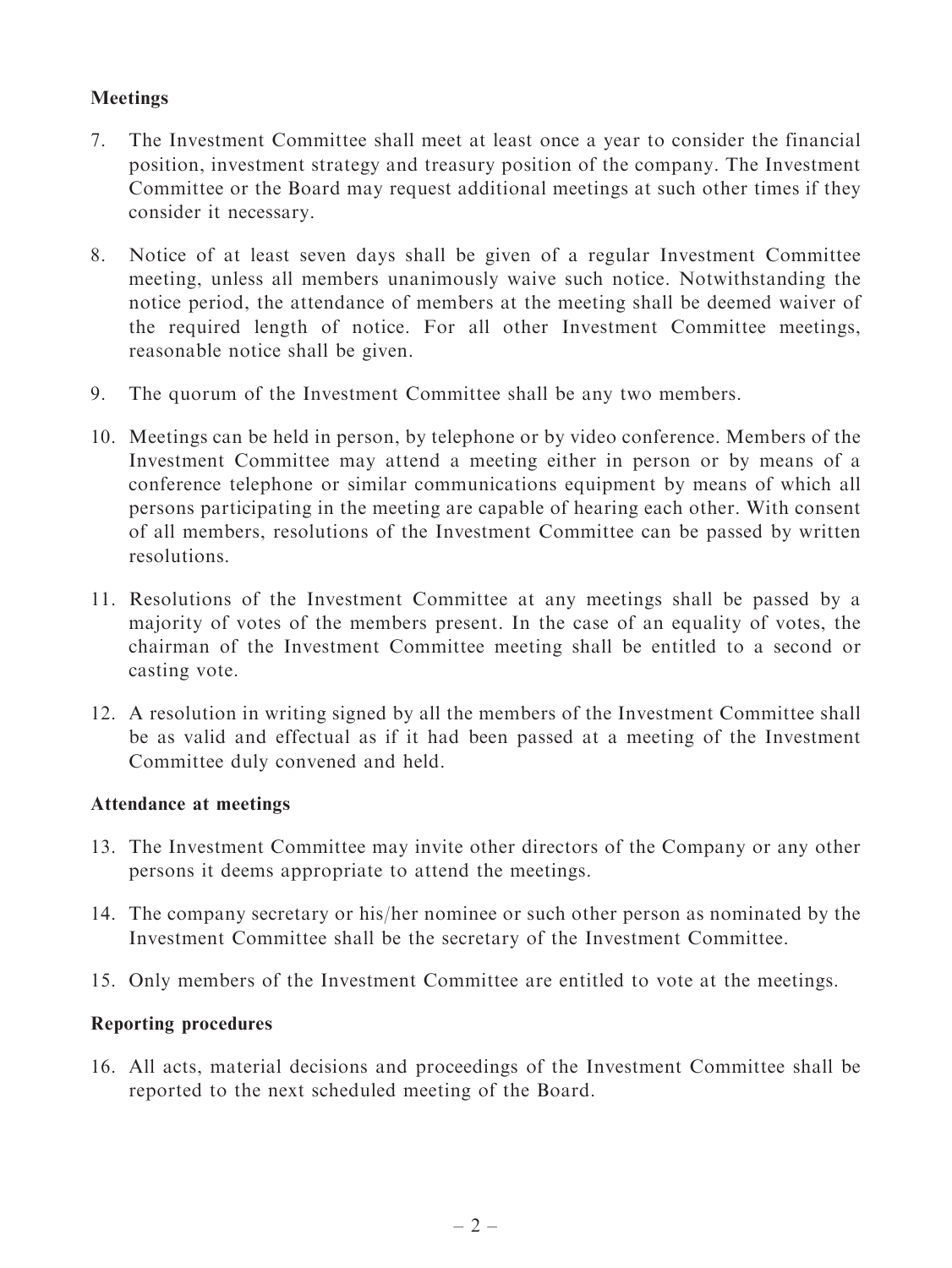- 17. The Investment Committee shall immediately bring to the attention of the Board any serious concerns that arise.
- 18. Draft and final versions of minutes of the Investment Committee meetings shall be sent to all members of the Investment Committee for their comment and records respectively within a reasonable time after the meeting.
- 19. Minutes of the meetings and written resolutions of the Investment Committee shall be kept by the secretary of the Investment Committee and shall be available for inspection by any members of the Investment Committee or the Board.

### Authority

- 20. The Investment Committee is authorised by the Board to exercise the following authorities within this terms of reference, including but not limited to:
	- (a) obtain sufficient resources from the Company to perform the Investment Committee's duties;
	- (b) review the accounts of the Company from time to time;
	- (c) monitor and regulate investment decisions, strategies and projects related issues of the Company;
	- (d) monitor investment activities of the Company;
	- (e) consider and propose to the Board any types of fund raising instruments, such as private placement, rights issue or shares option grant to selected individuals as the Investment Committee may think fit;
	- (f) consider and recommend the Board to take any steps appropriate and necessary in relation to the investment activities of the Company, such as to appoint lawyers, external financial advisors and any other relevant professionals;
	- (g) consider and recommend the Board to obtain advice from or engage external experts, fund managers or investment banks of good reputation, past performance and such other qualities as the Investment Committee may think fit;
	- (h) review the potential costs and returns of investment projects of the Company from time to time;
	- (i) seek such information from the Company and its directors and employees (all employees being directed to co-operate with any such request by the Investment Committee), as it deems necessary in order to fulfil its role;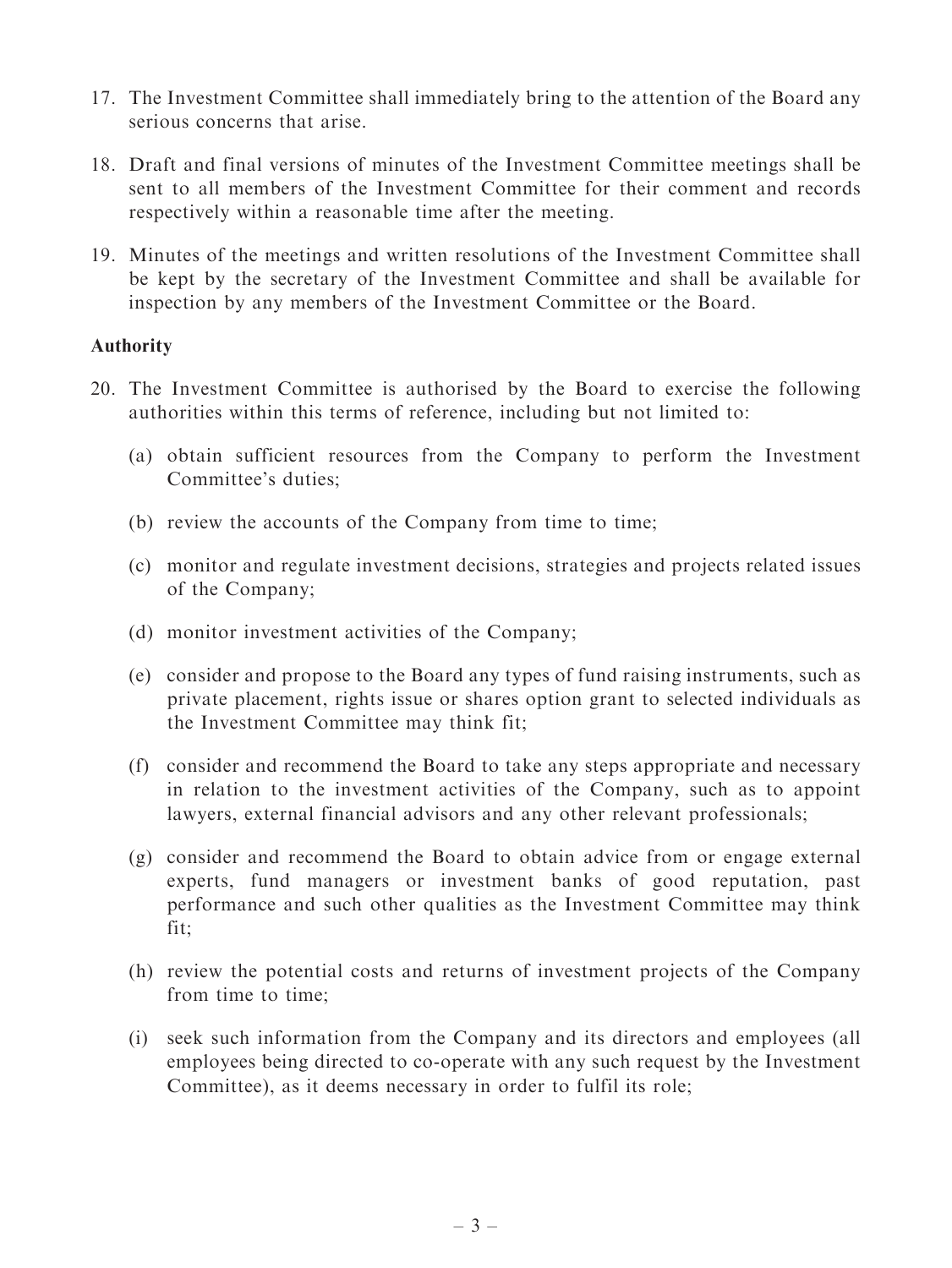- (j) request the Board to take all necessary actions, including but not limited to upholding or terminating a corporation action, commercial transaction, merger and acquisition with sufficient grounds and if it considers such actions necessary;
- (k) if necessary, investigate any activity within this terms of reference;
- (l) review annually this terms of reference and its effectiveness in the perform of its duties and to make recommendation to the Board any changes it considers necessary; and
- (m) invite such persons to its meetings as the Investment Committee considers appropriate.

### **Duties**

- 21. The duties of the Investment Committee shall be, inter alia:
	- (a) act in good faith and with due skill, care and diligence at all times;
	- (b) operate in accordance with this terms of reference at all times;
	- (c) assess the viability and the terms for any major investment project or financing arrangements of the Company;
	- (d) evaluate the feasibility, forecast, profits and loss calculations of the investment projects of the Company;
	- (e) analyse, consider, and determine whether any proposed investment project is in the best interests of the Company and its shareholders as a whole;
	- (f) consider all relationships, developments and new investment opportunities between the Company and external business and/or parties;
	- (g) oversee the credit ratings and liquidity risk management of the Company;
	- (h) review the Company's investing capital and financing strategy from time to time;
	- (i) discuss the Company's position in respect of investment risk, including but not limited to foreign exchange risk, interest rate risk and investment products risk;
	- (j) review and evaluate the Company's liquidity and funding arrangements from time to time;
	- (k) monitor significant transactions and/or investment plans which might cause significant impact to the Company's treasury position;